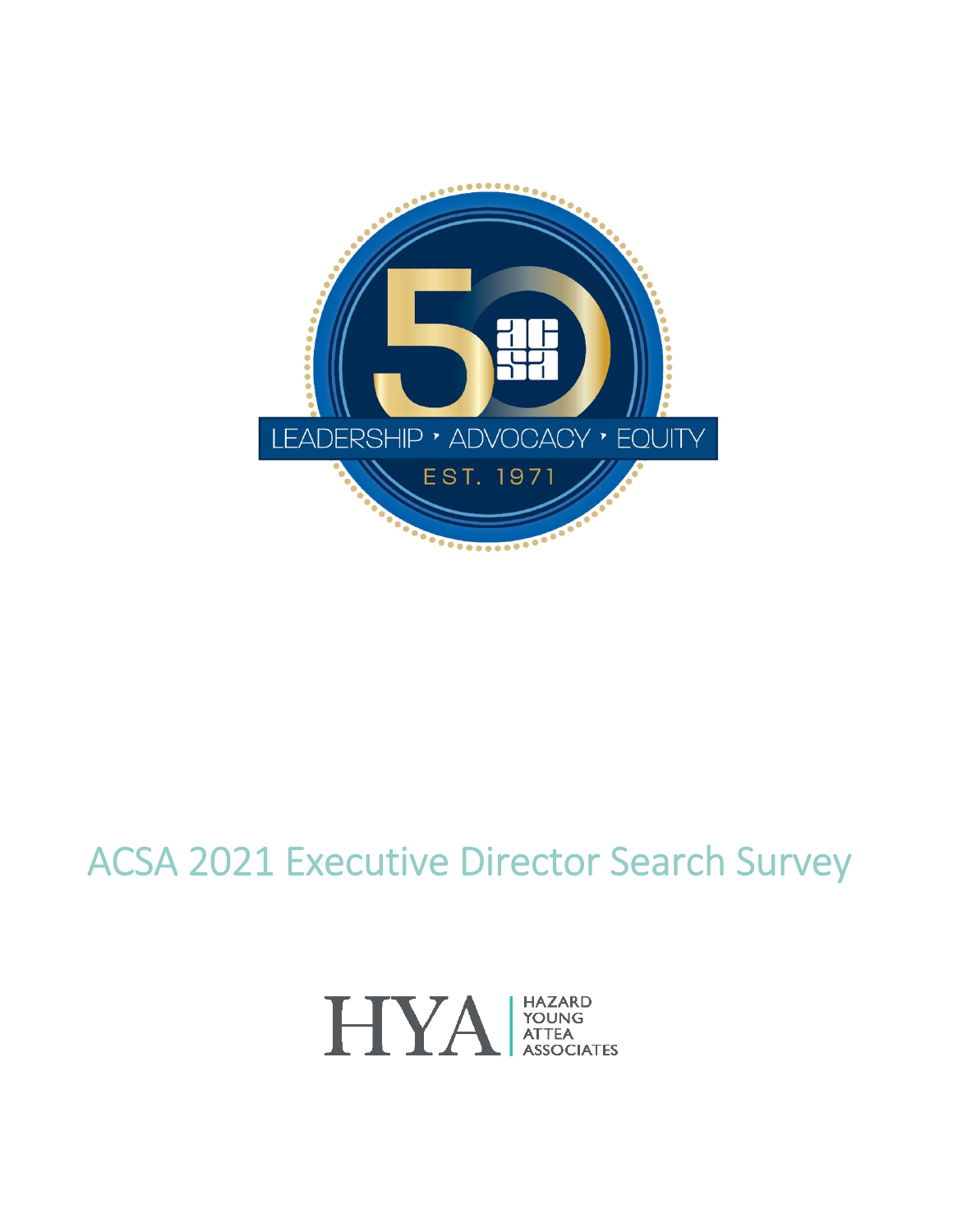

# TABLE OF CONTENTS

# **METHODOLOGY**

The survey results contained in this document are based on HYA's research related to Executive Director leadership standards. The survey addresses both district performance and desired characteristics of the Executive Director in relation to the following areas:

- Vision and Values (VV) The leader's ability to provide a clear and compelling vision for the future, align Association programs to the broader vision of the Association, and uphold high expectations for all stakeholders
- Teaching and Learning (TL) The leader's ability to guide educational programs, make data-driven decisions, and implement effective instructional change
- Community Engagement (CE) The leader's ability to be the voice of the Association, engage with the community, and involve stakeholders in realizing the Association's vision
- Management (M) The leader's ability to guide operations, manage resources, recruit and retain highly effective personnel, and create an equitable accountability system for all employees

Through the understanding of stakeholder's views regarding the state of the Association and the desired profile of the next Executive Director, this report will help the Association prioritize the desired characteristics of the Executive Director in a way that will advance the priorities of the Association.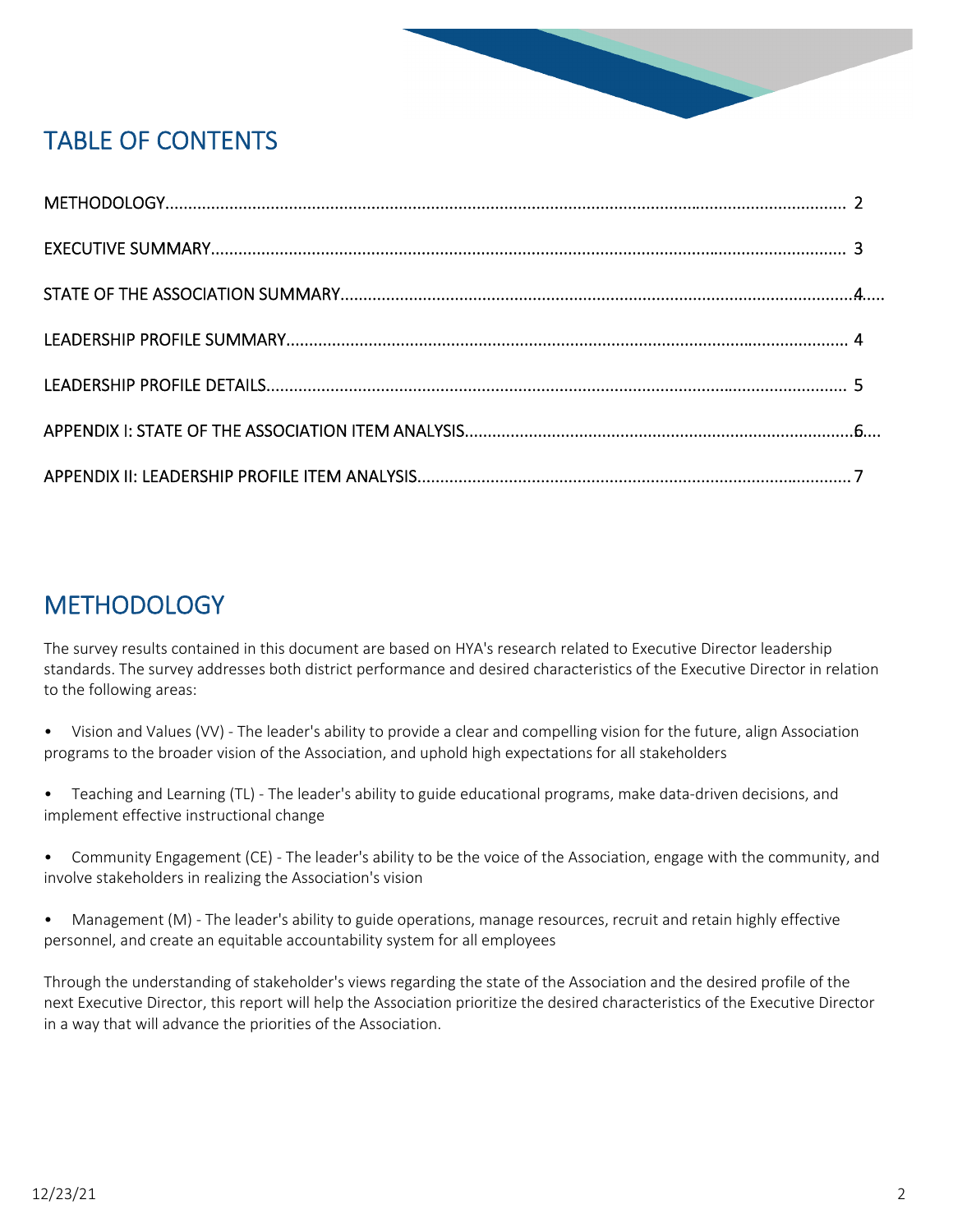

# EXECUTIVE SUMMARY

The ACSA 2021 Executive Director Search Survey was completed by 567 stakeholders. The largest stakeholder group surveyed consisted of District Level Administrators. District Level Administrators represented 38.1 percent of all respondents. Superintendents made up the second most populous stakeholder group at 18.3 percent of all respondents. The third largest participant group were ACSA Retirees at 16.9 percent of all respondents.

Regarding the State of the Association, the following statements were perceived to be Association strengths:

- Amplifies the voice of the profession at the local, state, and federal levels by fully leveraging the influence of educational leaders. (VV)
- Is proactive in identifying and engaging stakeholders around current and emerging educational issues (e.g., COVID, funding, curriculum). (VV)
- Raises the Association's reputation as the authority on education issues and as an influential spokesperson at the local, state, and federal levels. (VV)
- Ensures the content of its professional development offerings remains relevant to changing member needs and professional issues. (TL)
- Provides members access to convenient, ongoing development opportunities that reflect the latest trends in professional learning. (TL)

The top-rated leadership profile characteristics that constituents desire in a new Executive Director are:

- Have an understanding of and experience with the educational and political systems in California (CE)
- Demonstrate the political and analytical skills essential to working effectively with elected/appointed officials at the state and national levels (TL)
- Assess educational trends and policy issues accurately and effectively; synthesize the information; identify and implement solutions; and communicate the information (VV)
- Communicate a clear, compelling vision for the future of California education and ACSA (TL)
- Create a climate of trust and mutual respect to ensure stakeholders are welcomed, valued, engaged, and motivated (TL)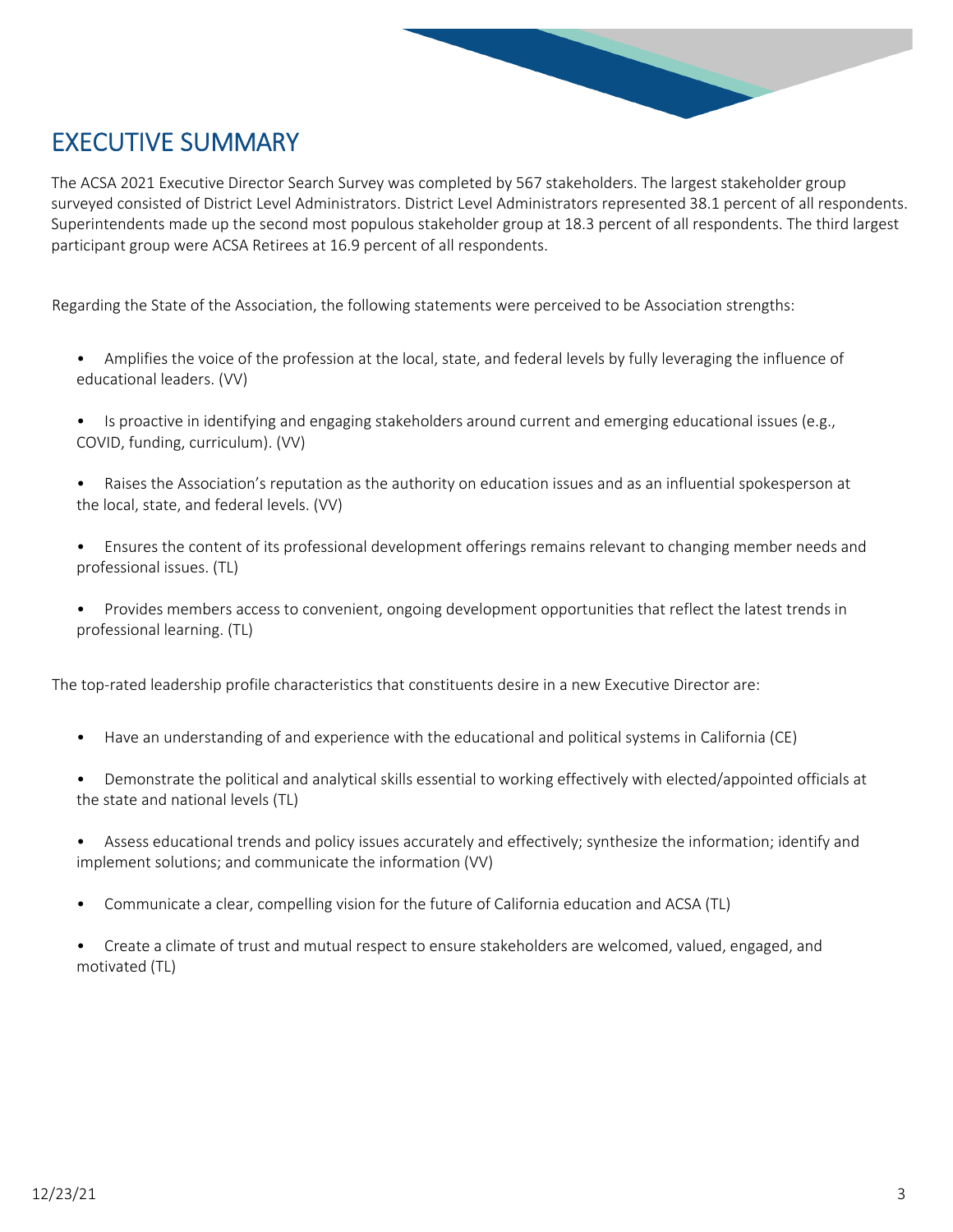### ANALYSIS

#### State of the Association Summary

Respondents rated statements related to the State of the Association on a scale of 1 (Strongly Disagree) to 5 (Strongly Agree). Each statement corresponds to one of the following constructs: Vision & Values, Teaching & Learning, and Community Engagement. Overall results are presented below; results for individual items are reported in the Appendix.



#### State of the Association Results by Constituent Group

#### Leadership Profile Summary

Respondents were asked to select leadership statements that are most important in selecting a new Executive Director. Each statement corresponds to one of the following constructs: Vision & Values, Teaching & Learning, Community Engagement, and Management. Overall results are presented below; results for individual items are reported on the next page.



#### Leadership Profile Results by Constituent Group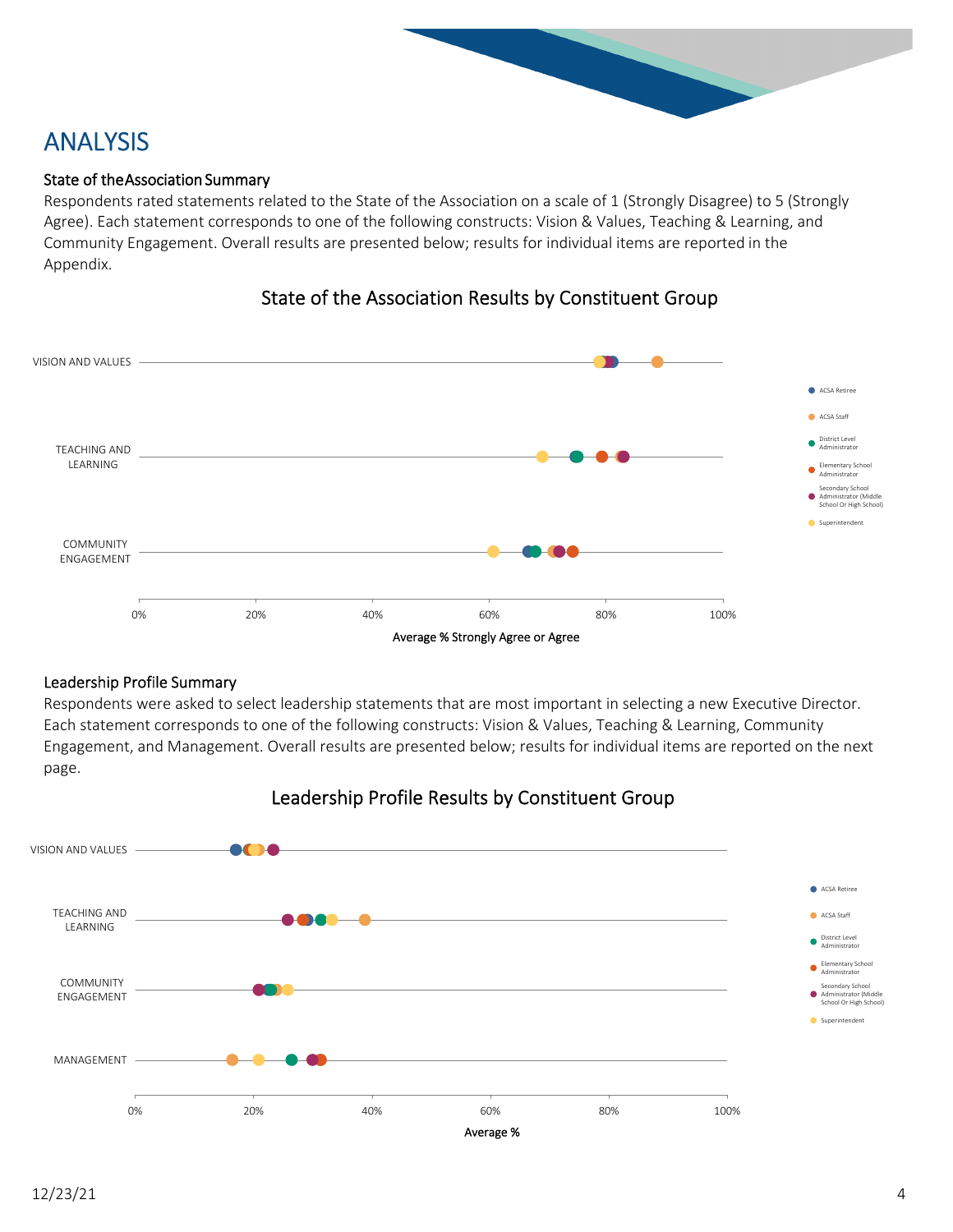# LEADERSHIP PROFILE DETAILS

Respondents were asked to select 4 statements they deem most important in selecting a new Executive Director. Results by constituent group are presented below. Each constituent group's top 4 most frequently selected statements are depicted by blue cells (reading the chart vertically); consensus is illustrated as multiple constituent groups selected the same statements (reading the chart horizontally).

 $\blacksquare$  Top 4

|                                                                                                                                                                             | All<br>(567) | <b>ACSA Retiree</b><br>(96) | <b>ACSA Staff</b><br>(19) | District Level<br>Administrator<br>(216) | Elementary<br>School<br>Administrator<br>(55) | Secondary<br>School<br>Administrator<br>(77) | Superintendent<br>(104) |
|-----------------------------------------------------------------------------------------------------------------------------------------------------------------------------|--------------|-----------------------------|---------------------------|------------------------------------------|-----------------------------------------------|----------------------------------------------|-------------------------|
| Have an understanding of and experience with the educational and<br>political systems in California                                                                         | 45%          |                             |                           |                                          |                                               |                                              |                         |
| Demonstrate the political and analytical skills essential to working<br>effectively with elected/appointed officials at the state and national<br>levels                    | 45%          |                             |                           |                                          |                                               |                                              |                         |
| Assess educational trends and policy issues accurately and<br>effectively; synthesize the information; identify and implement<br>solutions; and communicate the information | 38%          |                             |                           |                                          |                                               |                                              |                         |
| Communicate a clear, compelling vision for the future of California<br>education and ACSA                                                                                   | 37%          |                             |                           |                                          |                                               |                                              |                         |
| Create a climate of trust and mutual respect to ensure stakeholders<br>are welcomed, valued, engaged, and motivated                                                         | 32%          |                             |                           |                                          |                                               |                                              |                         |
| Have experience successfully leading mission-driven organizations,<br>such as school systems, non-profits, or similar professional<br>organizations                         | 28%          |                             |                           |                                          |                                               |                                              |                         |
| Demonstrate professional, clear, compassionate, timely, and<br>transparent communication                                                                                    | 26%          |                             |                           |                                          |                                               |                                              |                         |
| Value, respect, embrace, and honor member, staff, and student<br>diversity                                                                                                  | 23%          |                             |                           |                                          |                                               |                                              |                         |
| Collaborate with stakeholders to ensure an inclusive, collaborative,<br>team approach                                                                                       | 23%          |                             |                           |                                          |                                               |                                              |                         |
| Model shared leadership and decision-making principles, and hold<br>others accountable                                                                                      | 19%          |                             |                           |                                          |                                               |                                              |                         |
| Appreciate and support professional development inherent to the<br>Association                                                                                              | 13%          |                             |                           |                                          |                                               |                                              |                         |
| Develop and implement plans to build membership and<br>collaborative partnerships                                                                                           | 13%          |                             |                           |                                          |                                               |                                              |                         |
| Establish a culture of high expectations                                                                                                                                    | 11%          |                             |                           |                                          |                                               |                                              |                         |
| Manage and prioritize multiple, sometimes competing, tasks and<br>deadlines to achieve the Mission, Vision, and Goals                                                       | 11%          |                             |                           |                                          |                                               |                                              |                         |
| Have experience developing, implementing, and evaluating strategic<br>plans                                                                                                 | 9%           |                             |                           |                                          |                                               |                                              |                         |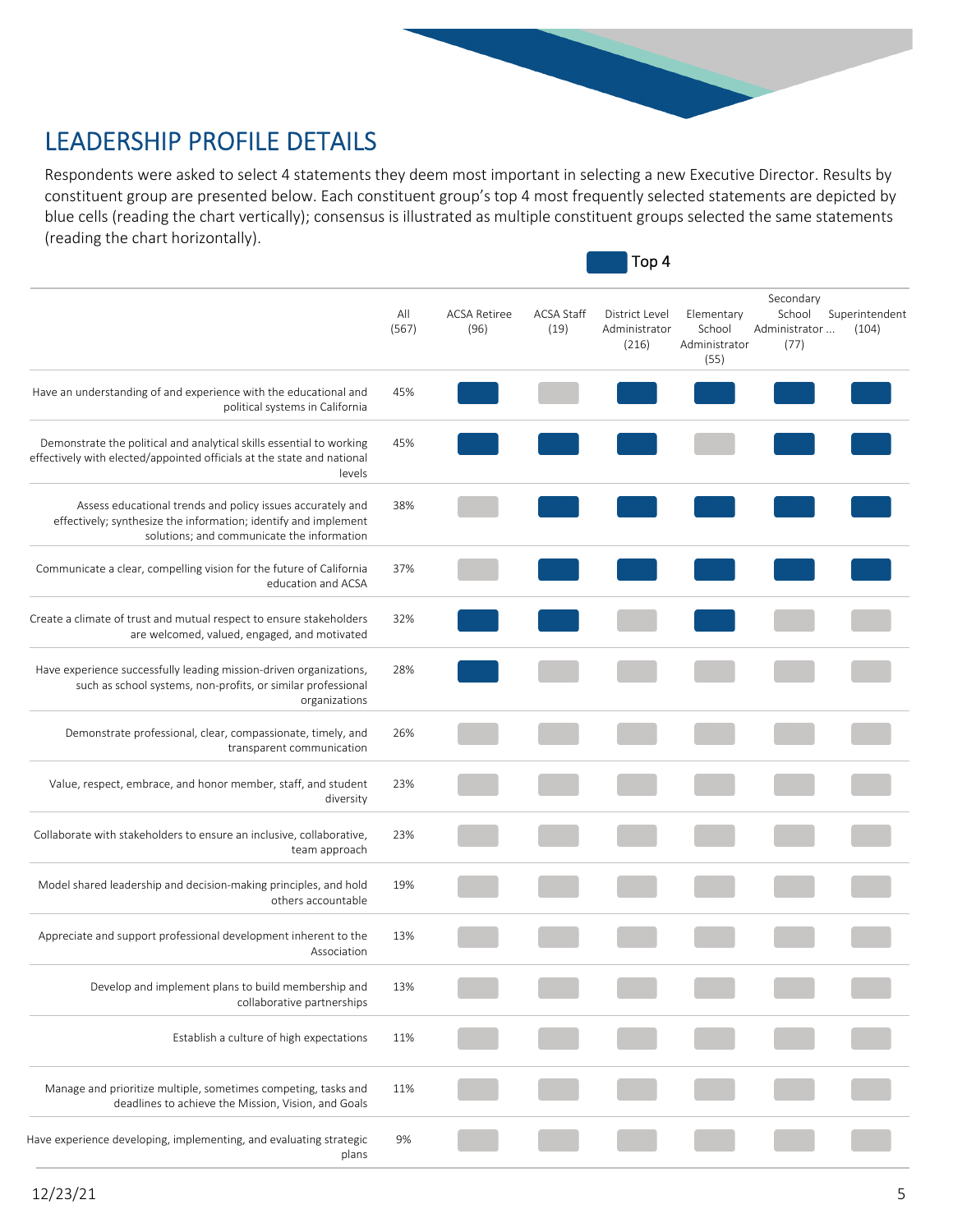### APPENDIX I: STATE OF THE ASSOCIATION ITEM ANALYSIS

Percentages of constituents selecting 5 (Strongly Agree) or 4 (Agree) for each item are presented below.

|                                                                                                                                                                                                                  | All<br>(567) | <b>ACSA Retiree</b><br>(96) | <b>ACSA Staff</b><br>(19) | District Level<br>Administrator<br>(216) | Elementary<br>School<br>Administrator<br>(55) | Secondary<br>School<br>Administrator<br>(77) | Superintendent<br>(104) |
|------------------------------------------------------------------------------------------------------------------------------------------------------------------------------------------------------------------|--------------|-----------------------------|---------------------------|------------------------------------------|-----------------------------------------------|----------------------------------------------|-------------------------|
| <b>OVERALL</b>                                                                                                                                                                                                   |              |                             |                           |                                          |                                               |                                              |                         |
| Please rate the overall quality of services and programs<br>offered by ACSA.                                                                                                                                     | 82%          | 85%                         | 89%                       | 76%                                      | 82%                                           | 86%                                          | 85%                     |
| <b>VISION AND VALUES</b>                                                                                                                                                                                         |              |                             |                           |                                          |                                               |                                              |                         |
| Is proactive in identifying and engaging stakeholders<br>around current and emerging educational issues (e.g.,<br>COVID, funding, curriculum).                                                                   | 86%          | 87%                         | 79%                       | 87%                                      | 85%                                           | 88%                                          | 85%                     |
| Amplifies the voice of the profession at the local, state,<br>and federal levels by fully leveraging the influence of<br>educational leaders.                                                                    | 87%          | 89%                         | 79%                       | 85%                                      | 91%                                           | 84%                                          | 89%                     |
| Raises the Association's reputation as the authority on<br>education issues and as an influential spokesperson at<br>the local, state, and federal levels.                                                       | 80%          | 83%                         | 74%                       | 78%                                      | 80%                                           | 78%                                          | 82%                     |
| Taps the full potential of the organization to effect<br>positive change for the profession and for students<br>through better alignment of roles, goals, and resources<br>at all levels of the Association.     | 68%          | 73%                         | 68%                       | 66%                                      | 62%                                           | 70%                                          | 68%                     |
| Connects the value of ACSA to administrators at all<br>levels, tailoring services and engagement opportunities<br>to the diverse needs and dynamics of each area as<br>identified by state and local indicators. | 67%          | 70%                         | 74%                       | 67%                                      | 69%                                           | 75%                                          | 57%                     |
| <b>TEACHING AND LEARNING</b>                                                                                                                                                                                     |              |                             |                           |                                          |                                               |                                              |                         |
| Provides engaging, career-long leadership development<br>opportunities for all members.                                                                                                                          | 77%          | 78%                         | 74%                       | 76%                                      | 82%                                           | 86%                                          | 70%                     |
| Ensures the content of its professional development<br>offerings remains relevant to changing member needs<br>and professional issues.                                                                           | 78%          | 76%                         | 74%                       | 79%                                      | 82%                                           | 88%                                          | 69%                     |
| Provides member access to convenient, ongoing<br>development opportunities that reflect the latest trends<br>in professional learning.                                                                           | 77%          | 78%                         | 68%                       | 78%                                      | 82%                                           | 88%                                          | 67%                     |
| Makes available easy-to-access resources addressing the<br>latest research, tools, and information pertinent to the<br>role of the educational leader.                                                           | 74%          | 71%                         | 74%                       | 74%                                      | 78%                                           | 81%                                          | 69%                     |
| Builds dynamic professional communities where<br>members can learn and collaborate.                                                                                                                              | 67%          | 70%                         | 53%                       | 64%                                      | 76%                                           | 78%                                          | 60%                     |
| Provides members with a wide range of meaningful<br>opportunities to contribute their diverse talent,<br>experience, and perspective to further the mission,<br>goals, and priorities of ACSA.                   | 67%          | 70%                         | 58%                       | 64%                                      | 73%                                           | 75%                                          | 64%                     |
| <b>COMMUNITY ENGAGEMENT</b>                                                                                                                                                                                      |              |                             |                           |                                          |                                               |                                              |                         |
| Raises member awareness of ACSA benefits, services<br>and initiatives, and the overall value of ACSA<br>membership and engagement.                                                                               | 68%          | 72%                         | 68%                       | 66%                                      | 76%                                           | 75%                                          | 59%                     |
| Sustains and grows ACSA's human and financial<br>resources to support evolving goals and priorities.                                                                                                             | 63%          | 59%                         | 47%                       | 64%                                      | 71%                                           | 65%                                          | 59%                     |